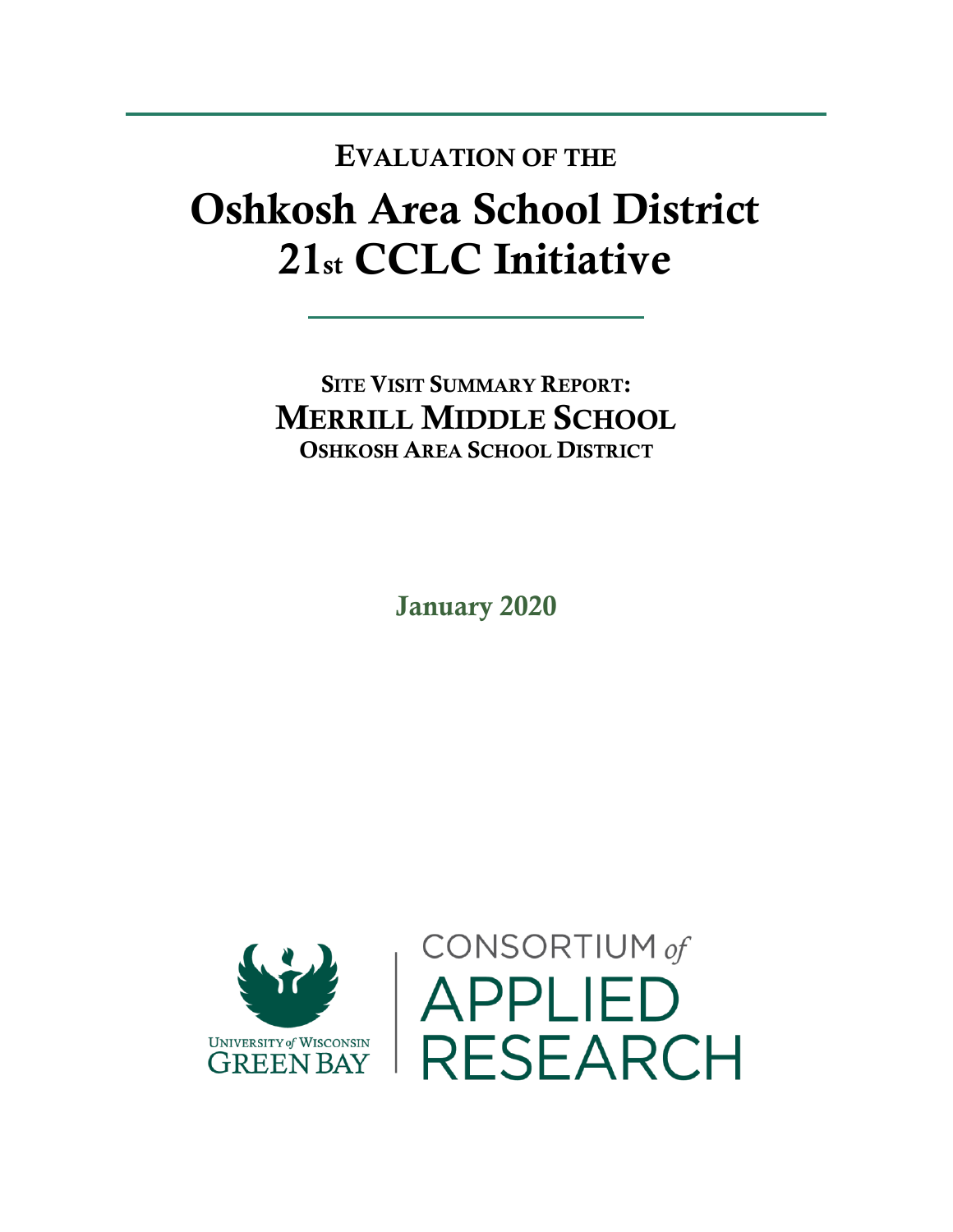|                                                                                                                                                                                                                                                                                                                                                                                                              | 1                                               | $\overline{2}$                                | $\mathbf{3}$        | 4                | <b>NR</b>                                                 |  |  |  |  |
|--------------------------------------------------------------------------------------------------------------------------------------------------------------------------------------------------------------------------------------------------------------------------------------------------------------------------------------------------------------------------------------------------------------|-------------------------------------------------|-----------------------------------------------|---------------------|------------------|-----------------------------------------------------------|--|--|--|--|
| <b>Elements of Strong Programs</b>                                                                                                                                                                                                                                                                                                                                                                           | <b>Must</b><br><b>Address</b><br>and<br>Improve | <b>Some</b><br><b>Progress</b><br><b>Made</b> | <b>Satisfactory</b> | <b>Excellent</b> | <b>Cannot rate</b><br>based on<br>information<br>gathered |  |  |  |  |
| Focus Area 1: Program activities are geared toward rigorous academic and socio-emotional enrichment                                                                                                                                                                                                                                                                                                          |                                                 |                                               |                     |                  |                                                           |  |  |  |  |
| 1. SUPPLEMENTAL ACADEMIC ENRICHMENT:<br>Academic activities, other than homework, are offered<br>to students that promote engagement and stimulate<br>thinking.                                                                                                                                                                                                                                              | $\overline{1}$                                  | $\overline{2}$                                |                     | $\overline{4}$   | <b>NR</b>                                                 |  |  |  |  |
| Program activities included academic enrichment activities which involved STEM, literacy, homework, and real-world<br>concepts. For example, one ongoing project involved service learning at an Assisted Living Center, with employees at the<br>Center presenting on the careers available in that setting. In addition, the program partnered with the Elementary CLC for a<br>reading buddy activity.    |                                                 |                                               |                     |                  |                                                           |  |  |  |  |
| 2. OPPORTUNITIES FOR INDIVIDUAL SUPPORT:<br>Individual or small group tutoring, or one-on-one time,<br>is available for students who need additional academic<br>or emotional support.                                                                                                                                                                                                                       | $\overline{1}$                                  | $\overline{2}$                                | 3                   | Z.               | <b>NR</b>                                                 |  |  |  |  |
| The program had a low staff to student ratio and worked diligently to ensure students were supported afterschool. Teachers<br>were available to students who needed support.                                                                                                                                                                                                                                 |                                                 |                                               |                     |                  |                                                           |  |  |  |  |
| 3. PROGRAM ACTIVITIES PROMOTE THE<br>DEVELOPMENT OF SOCIO-EMOTIONAL SKILLS:<br>Activities incorporate life-skills such as character<br>education, drug and alcohol prevention, anger<br>management skills, leadership skills, etc.                                                                                                                                                                           | 1                                               | $\overline{2}$                                |                     | $\overline{4}$   | <b>NR</b>                                                 |  |  |  |  |
| Socio-emotional skills were reinforced in all programming, with staff who were highly sensitive to the needs of the students.<br>Leadership and Team Building Group was formed to provide socio-emotional concepts (such as collaboration and<br>leadership).                                                                                                                                                |                                                 |                                               |                     |                  |                                                           |  |  |  |  |
| Focus Area 2: Program activities are linked to the regular school day                                                                                                                                                                                                                                                                                                                                        |                                                 |                                               |                     |                  |                                                           |  |  |  |  |
| 4. LINKS TO THE SCHOOL DAY: Program staff<br>incorporate school curriculum into afterschool<br>programming and align activities with school standards.<br>Program utilizes school space and shares resources.                                                                                                                                                                                                | $\sim$                                          | $\mathcal{P}$                                 |                     |                  | <b>NR</b>                                                 |  |  |  |  |
| The site coordinator was provided space in the school office, which allowed for easy collaboration and access to school<br>administration. This also ensured that the site coordinator was knowledgeable about school day issues. The afterschool<br>program also had consistent expectations as the school day and activities that complemented the work the students did<br>during the regular school day. |                                                 |                                               |                     |                  |                                                           |  |  |  |  |
| 5. SCHOOL PERSONNEL ACTIVELY INVOLVED<br>WITH THE PROGRAM: School-day teachers or other<br>school personnel participate directly or indirectly in the<br>administration of the program to support academic<br>enrichment.                                                                                                                                                                                    | 1                                               | $\overline{2}$                                |                     | $\overline{4}$   | <b>NR</b>                                                 |  |  |  |  |
| One school day teacher facilitated homework time during the program. Other teachers were regularly invited to participate.                                                                                                                                                                                                                                                                                   |                                                 |                                               |                     |                  |                                                           |  |  |  |  |

Because teachers could act as a temporary employee in order to tutor specific students when the students needed it, more teachers were able to participate.